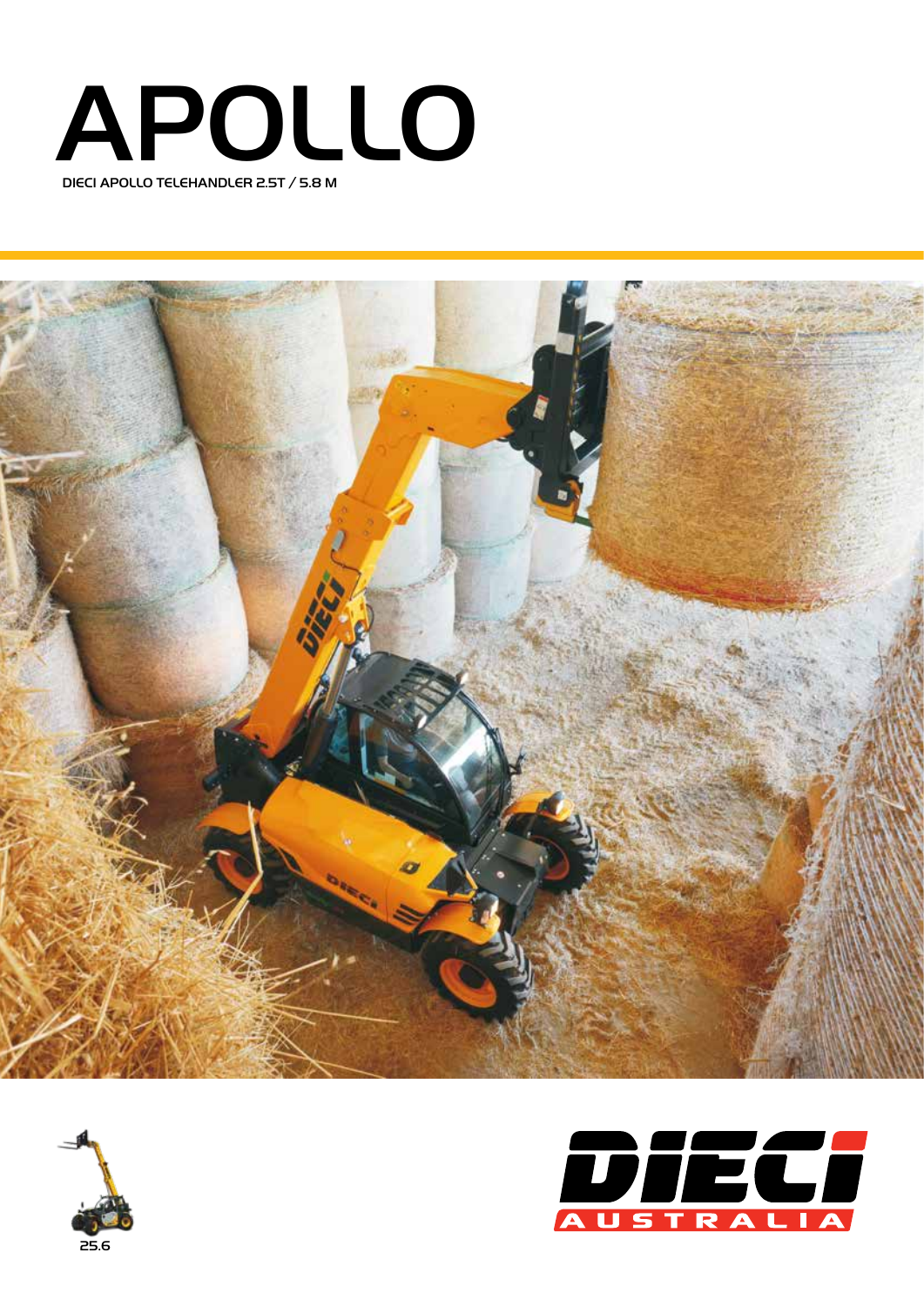| <b>PERFORMANCE</b>                                             |                                                                       |
|----------------------------------------------------------------|-----------------------------------------------------------------------|
| Machine model                                                  | APOLLO 25.6                                                           |
| Maximum capacity                                               | 2500 kg (5512 lb)                                                     |
| Maximum lifting height on wheels                               | 5.78 m (19 ft)                                                        |
| Maximum horizontal extension on wheels                         | 3.25 m $(10.7 \text{ ft})$                                            |
| Fork swiveling angle                                           | 129°                                                                  |
| Pull-out force                                                 | 7600 daN (17085 lbf)                                                  |
| Towing force                                                   | 4400 daN (9892 lbf)                                                   |
| Maximum climb angle                                            | 40%                                                                   |
| Unladen weight                                                 | 5100 kg (11244 lb)                                                    |
| Max speed (referred to wheels with maximum permitted diameter) | 30 km/h (18.6 mph)                                                    |
| <b>BOOM</b>                                                    |                                                                       |
| Machine model                                                  | APOLLO 25.6                                                           |
|                                                                |                                                                       |
| Lifting                                                        | 7.8 s                                                                 |
| Getting off the basket                                         | 4.1 s                                                                 |
| Extension                                                      | 6.1s                                                                  |
| Retraction                                                     | 3.4 s                                                                 |
| Forward swiveling                                              | 3.5s                                                                  |
| Reverse swiveling                                              | 2.2s                                                                  |
| <b>ENGINE</b>                                                  |                                                                       |
| Machine model                                                  | APOLLO 25.6                                                           |
| <b>Brand</b>                                                   | Kubota                                                                |
| Nominal power                                                  | 55.4 kW (74 HP)                                                       |
| @rpm                                                           | 2600 rpm                                                              |
| Operation                                                      | 4-stroke                                                              |
| Injection                                                      | Mechanical                                                            |
| Number and arrangement of cylinders                            | 4, Vertical in line                                                   |
| Displacement                                                   | 3331 cm3 (203 in3)                                                    |
| <b>Emission standards</b>                                      | Stage IIIA/Tier 3                                                     |
| Cooling system                                                 | Liquid                                                                |
|                                                                |                                                                       |
| Intake                                                         | Turbo compressor                                                      |
|                                                                |                                                                       |
| <b>DIFFERENTIAL AXLES</b>                                      |                                                                       |
| Machine model                                                  | APOLLO 25.6                                                           |
| Axles types                                                    | 2 steering, with 4 planetary reduction gears                          |
| Type of steering                                               | 4 wheels / transversal / 2 wheels                                     |
| Front axle                                                     | Rigid                                                                 |
| Rear axle                                                      | Swinging                                                              |
| Service brake<br>Park brake                                    | Oil bath on front axle<br>Automatic spring applied hydraulic release  |
|                                                                |                                                                       |
| <b>HYDRAULIC SYSTEM</b>                                        |                                                                       |
| Machine model                                                  | APOLLO 25.6                                                           |
| Hydraulic pump type                                            | Gear pump for power steering and movements                            |
| Hydraulic pump capacity                                        | 80 L/min (21.1 gal/min)                                               |
| Max. operating pressure                                        | 23.0 MPa (3336 psi)                                                   |
| Distributor control                                            | 4in1 proportional Joystick                                            |
| <b>REFUELING</b>                                               |                                                                       |
| Machine model                                                  | APOLLO 25.6                                                           |
| Hydraulic motor (total)                                        | 70.0 L (18.49 gal)                                                    |
| Diesel tank                                                    | 80.0 L (21.13 gal)                                                    |
|                                                                |                                                                       |
| <b>TRANSMISSION</b>                                            |                                                                       |
| Machine model                                                  | APOLLO 25.6                                                           |
| Transmission type                                              | Single speed Hydrostatic transmission with variable displacement pump |
| Hydraulic motor                                                | Hydrostatic with continuous automatic adjustment                      |
| Reversal                                                       | Electro-Hydraulic                                                     |
| Inching                                                        | With electronic pedal for controlled forward movement                 |
| <b>TYRES</b>                                                   |                                                                       |
| Machine model                                                  | APOLLO 25.6                                                           |
| Standard tyres                                                 | 12x16.5"                                                              |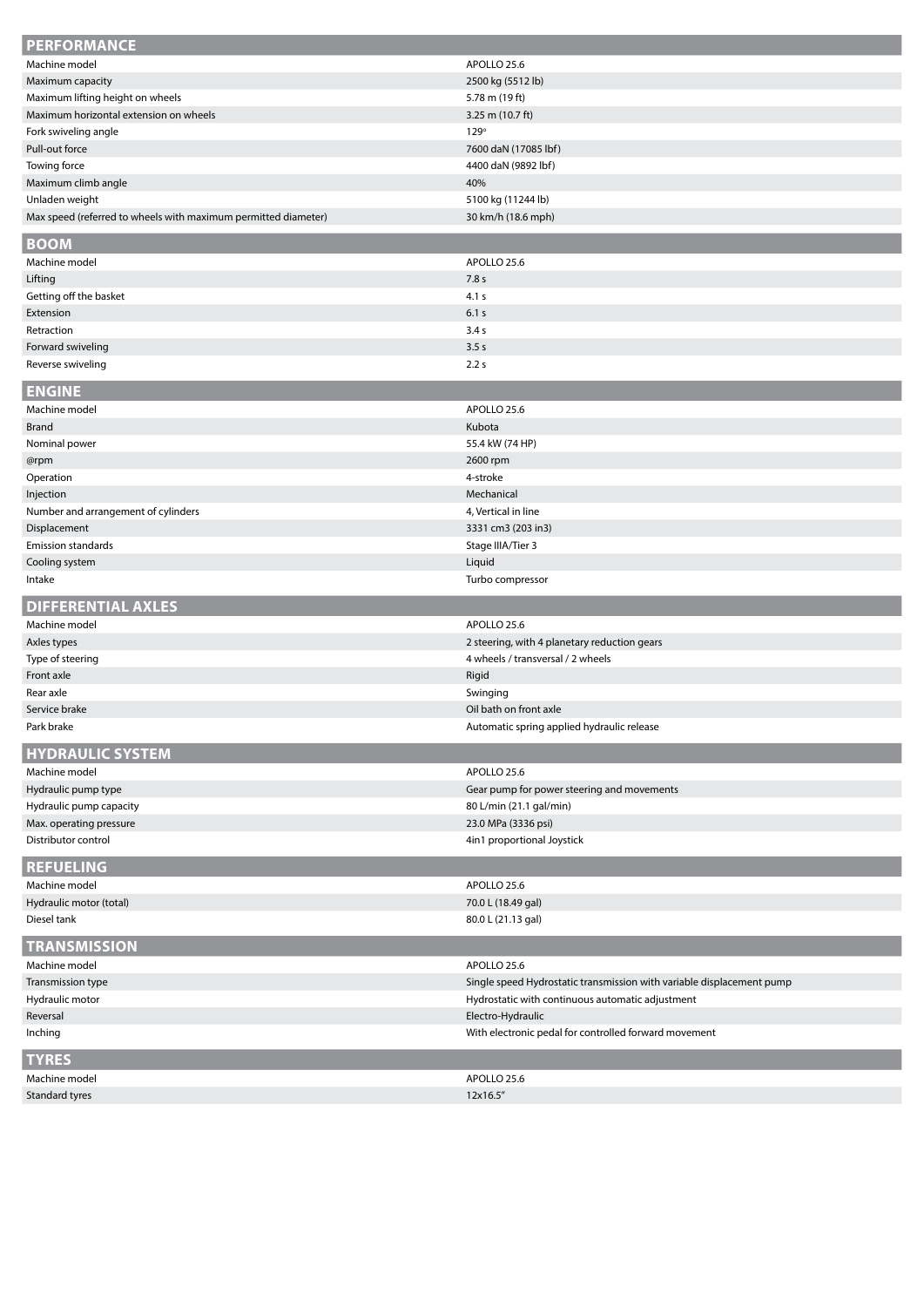| <b>DIMENSIONS</b> |                    |
|-------------------|--------------------|
| Machine model     | APOLLO 25.6        |
| $\mathsf{A}$      | 270 mm (10.6 in)   |
| B                 | 985 mm (38.8 in)   |
| $\mathsf{C}$      | 2350 mm (92.5 in)  |
| D                 | 765 mm (30.1 in)   |
| F                 | 3535 mm (139.2 in) |
| G                 | 4125 mm (162.4 in) |
| H                 | 1950 mm (76.8 in)  |
|                   | 1850 mm (72.8 in)  |
| $\mathsf{L}$      | 1500 mm (59.1 in)  |
| M                 | 1850 mm (72.8 in)  |
| P                 | 1460 mm (57.5 in)  |
| Q                 | 3555 mm (140 in)   |
| S                 | 1433 mm (56.4 in)  |
|                   | 200 mm (7.9 in)    |